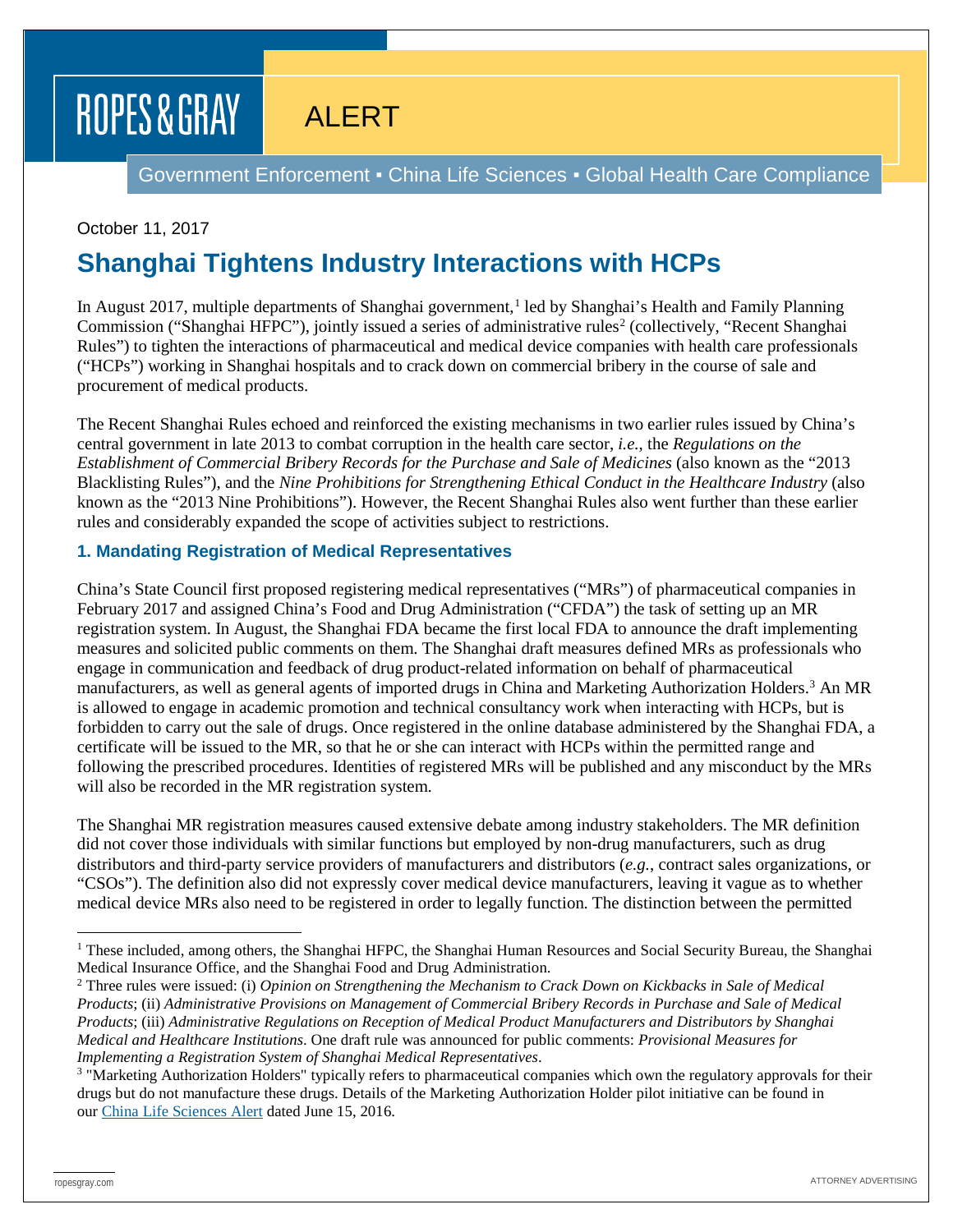ALERT | 2

"academic promotion" and the forbidden "commercial promotion /selling" activities is also not clear. The Shanghai FDA is currently evaluating comments from the industry and is likely to clarify these issues in the upcoming final version of the MR registration measures.

#### **2. Imposing Stringent Control over Hospital Visits and On-site Interactions with HCPs**

In addition to pioneering with the MR registration system, Shanghai also created a set of procedures for Shanghaibased medical institutions to follow when receiving pharmaceutical and device company representatives at hospitals, including manufacturers and distributors of drugs, medical equipment and consumables (collectively, "Medical Products"), as well as agents and employees of these companies (collectively "Industry Representatives"). For the purpose of these rules, the broader Industry Representatives, not just MRs, need to abide by the stipulated procedures when conducting on-site visits at hospitals.

Under these rules, medical institutions shall collect from all visiting companies information related to the company, the relevant products, and the visiting employees. They must also keep ledger files of such information. Industry Representatives are allowed to interact with HCPs only within designated areas of the hospitals and are prohibited from carrying out any activities in "key areas of diagnosis and treatment," such as inpatient and outpatient departments, emergency departments, medical examination departments, medical equipment departments, pharmacy departments and IT management departments.

Hospitals are required to administer proper internal procedures for receiving Industry Representatives and must strictly follow several "rules of thumb," *i.e.*, "reception only at specified time, specified venue, by specified persons, and followed by meeting records." All visits by Industry Representatives need to be requested beforehand and meeting details need to be decided in advance. In principle, the receiving persons from the hospitals shall consist of the staff from both the medical administrative division and the relevant clinical departments, with at least two receiving persons present together from each hospital.

Hospitals are required to keep records of Industry Representatives so as to keep track of their integrity and compliance status, and to record any irregularities or misconduct during their visits to the hospital. If any Industry Representative enters the "key areas of diagnosis and treatment" to engage in drug selling or collation of prescription statistics, upon three accumulated violations, the relevant manufacturers or distributors will be blacklisted from supplying the hospital in question and the Industry Representative's misconduct will be reported to Shanghai's municipal HFPC, FDA and the centralized procurement office. If any manufacturers or distributors are found to be blacklisted by several public hospitals, the municipal authorities will likely disqualify them from participating in collective tenders.

Meanwhile, hospitals found to have seriously violated the requirements in interacting with Industry Representatives will receive merit deductions in their periodic review by the HFPC. The responsible HCPs and hospital management personnel will also receive disciplinary warnings or actions, including, among others, possible suspension of the physician's prescription right for three to six months.

#### **3. Strictly Enforcing the Records-Keeping Requirement under Commercial Bribery Laws and Reiterating Blacklisting Consequences**

Since the introduction of the central government's *2013 Blacklisting Rules*, the majority of the provincial blacklists appear to have been only sporadically maintained. To actively maintain records of commercial bribery cases and to effectively blacklist relevant stakeholders, the Recent Shanghai Rules reinforced the level-by-level violation reporting mechanism and set strict time limits on the duty to report.

Reportable commercial bribery violations are determined according to the same criteria laid out in the *2013 Blacklisting Rules*, including minor to serious bribery cases in the health care sector being prosecuted or investigated